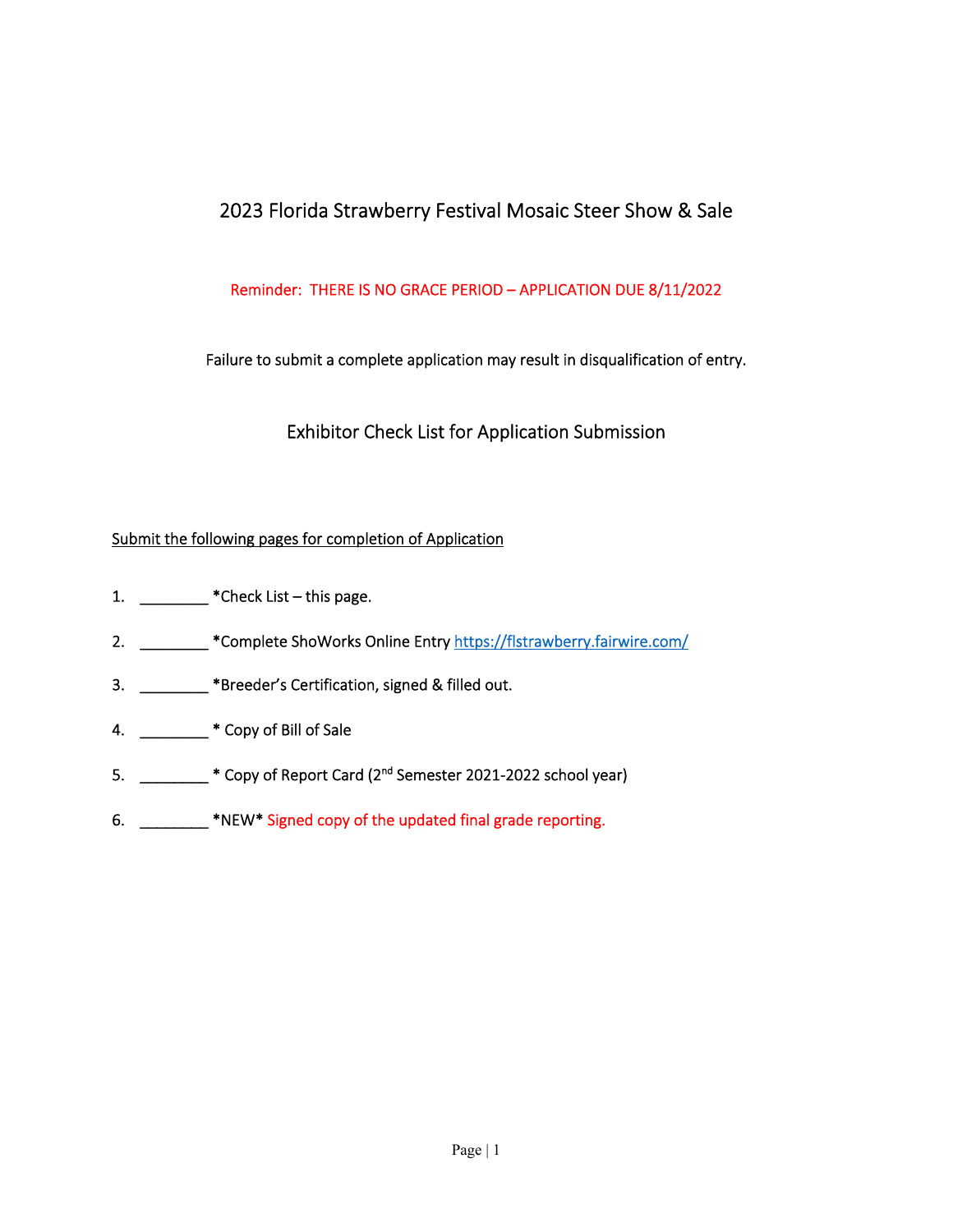In addition to the rules set forth on the application, the following guidelines and rules are extremely important. If you and your parent/guardian do NOT abide by them, you and your animal can be excluded from participating in all shows and forfeit all premiums and awards. This form must be signed by both the exhibitor, a parent/guardian, and attached when the report cards are turned in by HAND to the Florida Strawberry Festival, Inc.® ("the Festival") main office on or before FEBRUARY 10, 2023. A committee will review the report cards and those who do NOT have the required GPA will be contacted by February 17, 2023. The exhibitor will then have until February 24, 2023, to return any corrected report cards. After that date, no other corrected report cards will be accepted for any reason. Jim Jeffries and Dan Walden, the Agriculture Committee Co‐Chairmen, will have the final decision regarding any grade questions and/or discrepancies. Exhibitors who do not have the necessary GPA will not be permitted to transport the animal to the Festival on the day of the weigh‐in.

- GPA is NON‐CUMALATIVE 2.5
	- o The most recent completed Semester Only
	- o Must have 5 grades: regardless of Homeschool, College, etc.

\_\_\_\_\_\_\_\_\_\_\_\_\_\_\_\_\_\_\_\_\_\_\_\_\_\_\_\_\_\_\_\_\_\_\_\_\_\_ \_\_\_\_\_\_\_\_\_\_\_\_\_\_\_\_\_\_\_\_

\_\_\_\_\_\_\_\_\_\_\_\_\_\_\_\_\_\_\_\_\_\_\_\_\_\_\_\_\_\_\_\_\_\_\_\_\_\_ \_\_\_\_\_\_\_\_\_\_\_\_\_\_\_\_\_\_\_\_

- District IEP are already considered for ESE students regarding grades
- Other parents, exhibitors, and teachers are excluded from discussions regarding exhibitor grades due to student privacy
- All exhibitors must have completed an Ethics Class that would be good for 3 fair seasons as defined by the State Fair Ethics Program
- Rudeness or other inappropriate or unacceptable behavior towards Festival employees, staff, volunteers, and/or committee members will not be tolerated and could lead to ejection from both the show and the sale.

| <b>Exhibitor Signature</b> | Date |
|----------------------------|------|
|                            |      |

Parent/Guardian Signature **Date** Date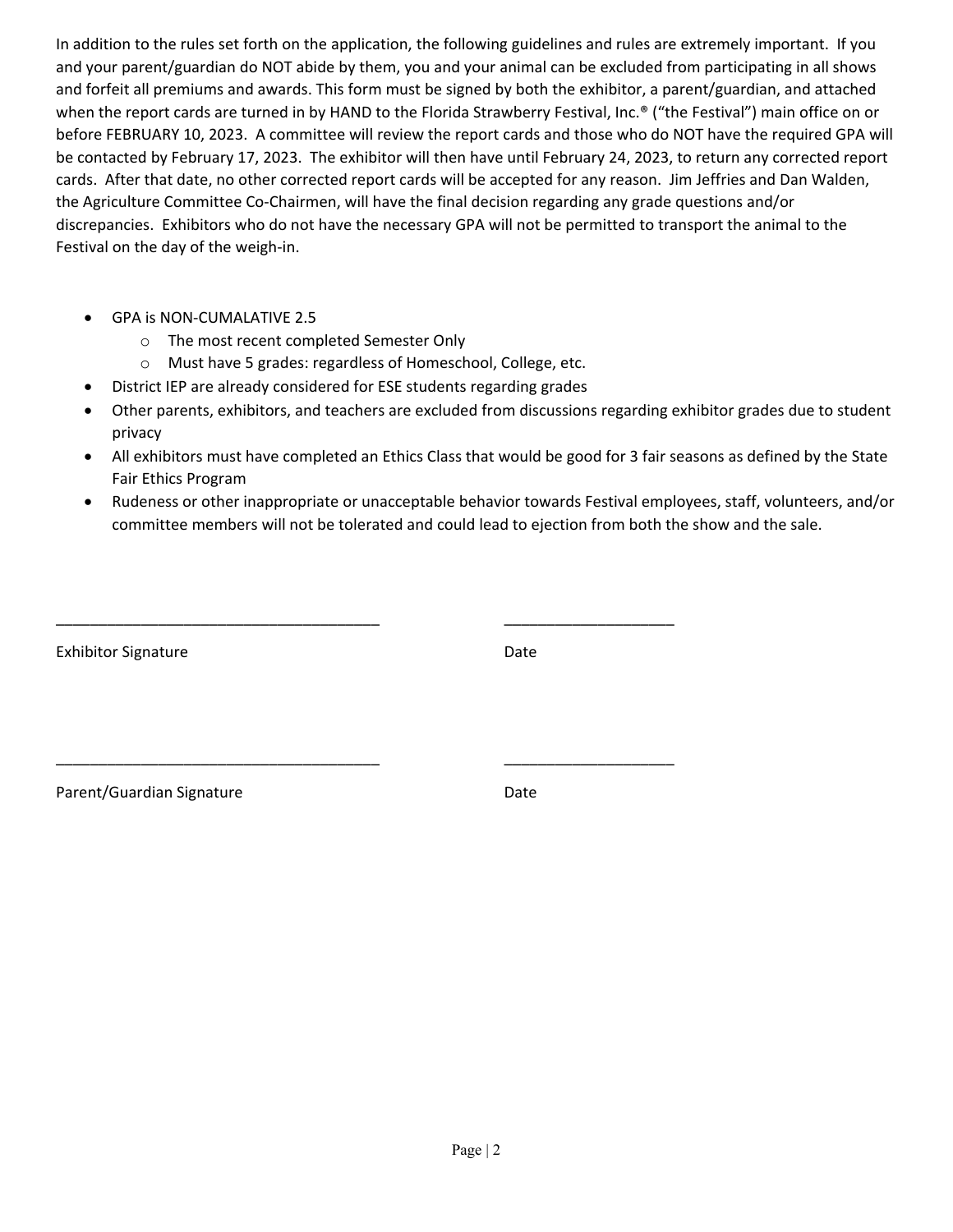#### **FLORIDA STRAWBERRY FESTIVAL 2023 MOSAIC STEER SHOW AND SALE RULES AND REGULATIONS (NOTE THAT THE FLORIDA STRAWBERRY FESTIVAL RESERVES THE RIGHT TO ALTER DATES)**

**Final Weigh-in: March 7, 2023 Show date: March 8, 2023 6:00 PM Showmanship Finals: March 9, 2023 7:00 PM Sale date: March 11, 2023 7:00 PM** 

**CHAIRMAN: JON POPPELL, PH: 813 716-5290 SUPERINTENDENT: KENNETH PARKER, PH: 813-478-9373 Entry due: August 11, 2022 Initial weigh-in: September 10, 2022 Florida Strawberry Festival** 

#### **BE ADVISED THAT THE FINAL WEIGH-IN DATE and OTHER DATES MAY NECESSARILY BE CHANGED DUE TO FCAT TESTING OR OTHER CONSIDERATIONS**

# **1. INITIAL ELIGIBILITY REQUIREMENTS:**

**1A. GRADE LEVEL REQUIREMENTS ARE GRADES 7-12**. Only bona-fide **Hillsborough County** youth agricultural organization or FFA members will be eligible to enter. Non-residents of Hillsborough County may not exhibit. Entrants must meet grade level requirements and be active in a 2022-2023 youth organization (4-H or FFA). The youth organization must be affiliated with a National Organization. "BREED" Associations DO NOT meet requirement of the Florida Strawberry Festival Steer Show & Sale. The Steer Committee reserves the right to alter age, grade level, or entry date deadline requirements for the 2023 Steer Show.

#### **1B. EXHIBITORS MAY NOT ENTER THE FLORIDA STRAWBERRY FESTIVAL MOSAIC STEER SHOW & SALE AND THE FLORIDA STRAWBERRY FESTIVAL MOSAIC SWINE SHOW AND SALE THE SAME YEAR.**

- **1C.** Anyone having graduated from or currently dropped out of school shall be ineligible to enter Show or Sale. Physical condition of entrants which may result in physical danger to the exhibitor or others may result in the rejection of an entry or disqualification from the Steer Show and Sale.
- **1D.** Exhibitor must be single, never having been married, and never having borne or fathered a child.

**1E. Entrant shall conform to the following standards in academics (cumulative grades are not considered): INITIAL ENTRY: At the time of initial entry, August 11, 2022 the exhibitor must have received a 2.5 GRADE POINT AVERAGE FOR THE PRECEDING SEMESTER. FAILURE OF TWO (2) OR MORE SUBJECTS DURING THE PRECEDING SEMESTER WILL DISQUALIFY THE exhibitor. SEMESTER EXAMS ARE CONSIDERED IN CALCULATING SEMESTER GRADES. The preceding semester includes both 3rd & 4th nine weeks' grades and semester exam if administered. A computer-generated report card that exhibits grade for the preceding semester is acceptable evidence. If a change is made after the computer-generated report card is issued, a transcript denoting that such change has been officially recorded must be presented with the entry form. Enrollment in a "make-up" or "forgiveness" class that has not been completed PRIOR to the initial entry does not constitute an official grade change. Summer School or Virtual School Grades awarded after the end of the 2021-2022 Hillsborough County School Year may not be used in calculating grades. Only Virtual School courses concluded, and final grades recorded, during the second semester of the 2021-2022 Hillsborough County School Year will be included in the calculation of grades.** 

**\*\*\*NOTE\*\*\*STUDENTS MUST TAKE A COMBINATION OF 5 COURSES TO INCLUDE: VIRTUAL OR HOME-SCHOOL AND TRADITIONAL CLASSES DURING THE QUALIFYING SEMESTER. The virtual school Transcript must reflect a 2.5 or greater for all credit awarded during the second semester of the school year. A Virtual School Transcript must be provided at the same time as all other report cards. Students taking both virtual and traditional school and are less than full-time in traditional MUST include both official documents. Your Virtual School Grade Transcript must be obtained from the Data Processing Clerk from your assigned high school, signed and documented. Students enrolled in dual enrollment classes must provide proof of a 2.5 grade in each dual enrolled class at the time of weigh- in if this is one of your five required classes. All students must maintain the 2.5 GPA We have provided for accommodations through school district approved IEP's and 504 plans.** 

- **1F.** If an exhibitor has shown a Grand Champion **twice** at the Florida Strawberry Festival Mosaic Steer Show and Sale, he/she will be ineligible to participate as an exhibitor in the Steer Show and Sale again.
- **1G.** Each exhibitor may enter no more than one (1) steer. Steers may not be entered in another terminal sale.
- **1H.** Exhibitors housing animals away from their physical-legal address must request, in writing and addressed to the committee chair, permission to do so. Should the distance be greater than 6 miles the exhibitor must personally meet with the Festival Steer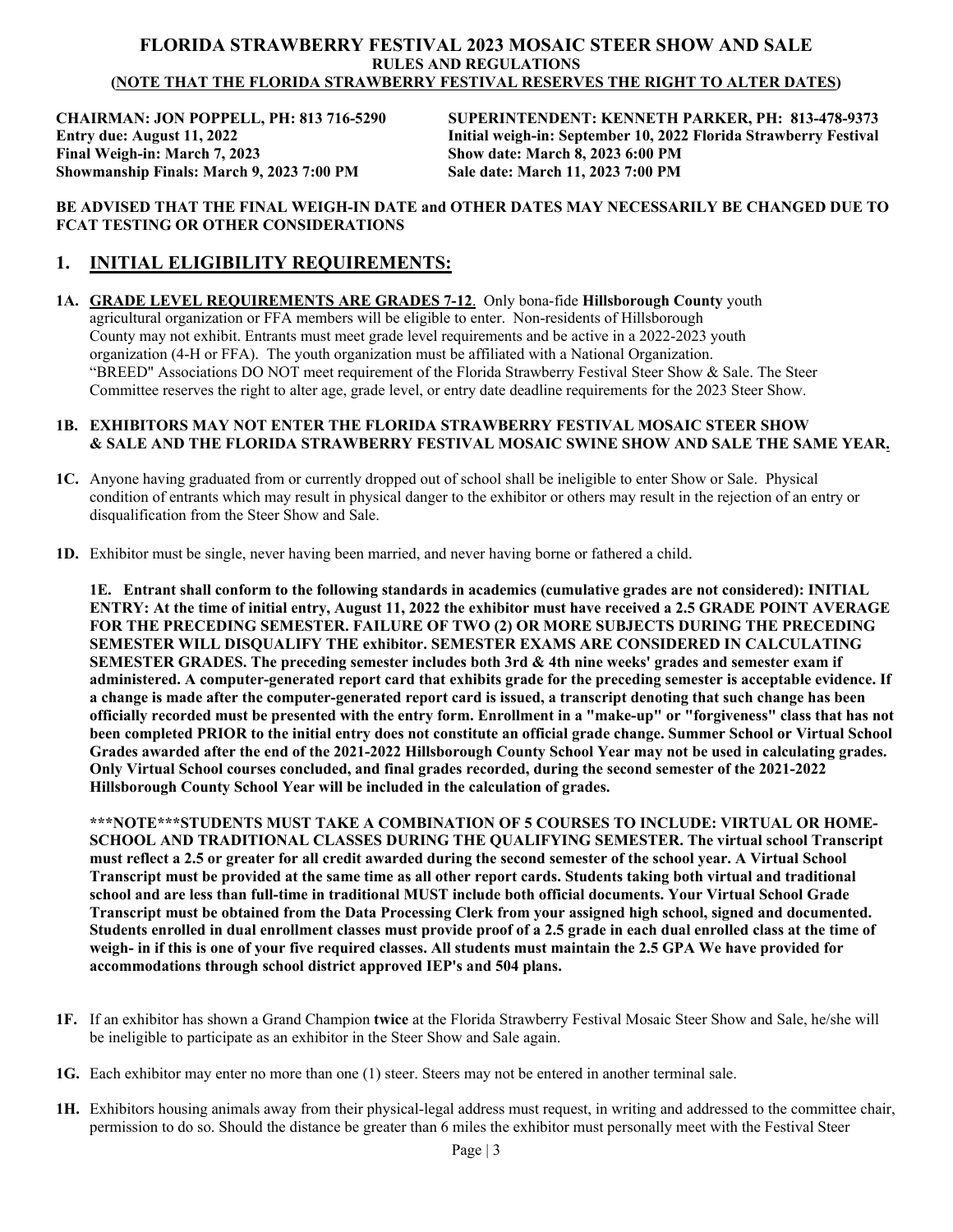Committee. **APPROVAL MUST BE GRANTED PRIOR TO ENTRY.** All distances are by public road and will be checked by the committee chair or his designee. Please do not purchase a steer until you have secured the above approval. Movement of animals, other than routine procedures or exhibits commonly called "jack pot shows" must be approved by the committee chair.

- **1I. THE MAXIMUM THAT CAN BE PAID FOR A STEER AT ANY TIME BY ANYONE IS \$1500.00 TO INCLUDE ANY AND ALL ACCESSORY EXPENSES.** Proof of purchase price by canceled check, Bill of Sale, and receipt or otherwise MUST BE ATTACHED TO OFFICIAL ENTRY BLANK ALONG WITH DECLARATION OF PURCHASE PRICE. **ALL STEERS MUST BE BRED AND BORN IN HILLSBOROUGH COUNTY, FLORIDA, AND A BREEDER'S CERTIFICATE MUST ACCOMPANY EXHIBITOR'S APPLICATION.**
- **1J. ALL STEERS MUST BE, OR HAVE BEEN, VIEWED BY A STEER COMMITTEE MEMBER AT, OR BEFORE, THE TIME OF PURCHASE, TO CERTIFY THAT THE STEER WAS BRED, BORN AND HOUSED ENTIRELY IN HILLSBOROUGH COUNTY. IN THE EVENT A DISCREPANCY ARISES, THE SELLER MUST PROVIDE ACCEPTABLE PROOF THAT ACCURATE INFORMATION IS BEING PRESENTED. CERTIFYING PARENTAGE VIA BLOOD TESTS WILL BE ACCEPTABLE. THE STEER COMMITTEE MAY DETERMINE BY VOTE IF THERE ARE OTHER METHODS OF DETERMINING ACCEPTABLE PROOF. An exhibitor that enters a steer that was not born and bred in Hillsborough County, or who pays more than the allowed maximum price for the steer, shall be prohibited from exhibiting the animal and shall not be permitted to exhibit at future Florida Strawberry Festival Steer Shows and Sales.**
- **1K. All exhibitors will be required to attend, or have attended, ethics training. The Florida Strawberry Festival will provide training at the Festival on December 3, 2022. Completion of any Florida State Fair 2022-2023 ethics class prior to 2/1/23 will meet the requirements. Training must be completed by January 31, 2023. Training after that date will not be accepted. Training is good for 3 years. Currently verification of training can be found at https://floridastatefairag.com/ethics/verify/ . Another site to use for help in locating and registering for workshops is https://floridastatefairag.com/ethics/workshop/#**
- **1L. ALL ENTRIES NEED TO BE SUBMITTED ONLINE THROUGH SHOWORKS ON OR BEFORE AUGUST 11, 2022.**

# **2. INITIAL WEIGH-IN**

- **2A. TAGS & TATTOOS: Steers are required to be checked in, tattooed, ear tagged and weighed SATURDAY, SEPTEMBER 10, 2022 FROM 6:30 A.M. UNTIL 11 A.M. A SCHEDULE OF WEIGH-IN TIMES WILL BE SENT TO EXHIBITORS. WEIGH-IN: Florida Strawberry Festival. At that time steers must weigh a minimum of 550 lbs. and a maximum of 900 lbs. The Festival reserves the right to change date, times, and location and will notify exhibitors by mail or other means if changes occur.**
- 2B. All steers must be de-horned. Steers with horns more than one and one-half inches in length or considered  **dangerous will be disqualified. If horns grow after the initial weigh-in, they can be no longer than 1½ inches long at the final weigh-in.**
- **2C. ANIMAL HAIR SAMPLES MAY BE TAKEN SEPTEMBER 10, 2022 AT THE INITIAL WEIGH-IN TO HELP VERIFY LINEAGE.**
- **2D. Animals must be steers and healing of castrated animals must be complete. Evidence of testicles remaining on animals castrated by bloodless techniques may result in disqualification. Failure to detect that an animal has not been steered does not qualify the animal for entry at the final weigh-in.**
- **2E. Exhibitors will be issued an official record book which must be completed and submitted at final entry.**

# **3. POST INITIAL WEIGH-IN TO FINAL ENTRY**

**3A.** The steer must be fed and cared for by the exhibitor**. IF THE EXHIBITOR'S PHYSICAL or LEGAL ADDRESS, OR THE LOCATION OF THE STEER, CHANGES, AND THE COMMITTEE CHAIR MUST BE NOTIFIED WITHIN ONE WEEK.**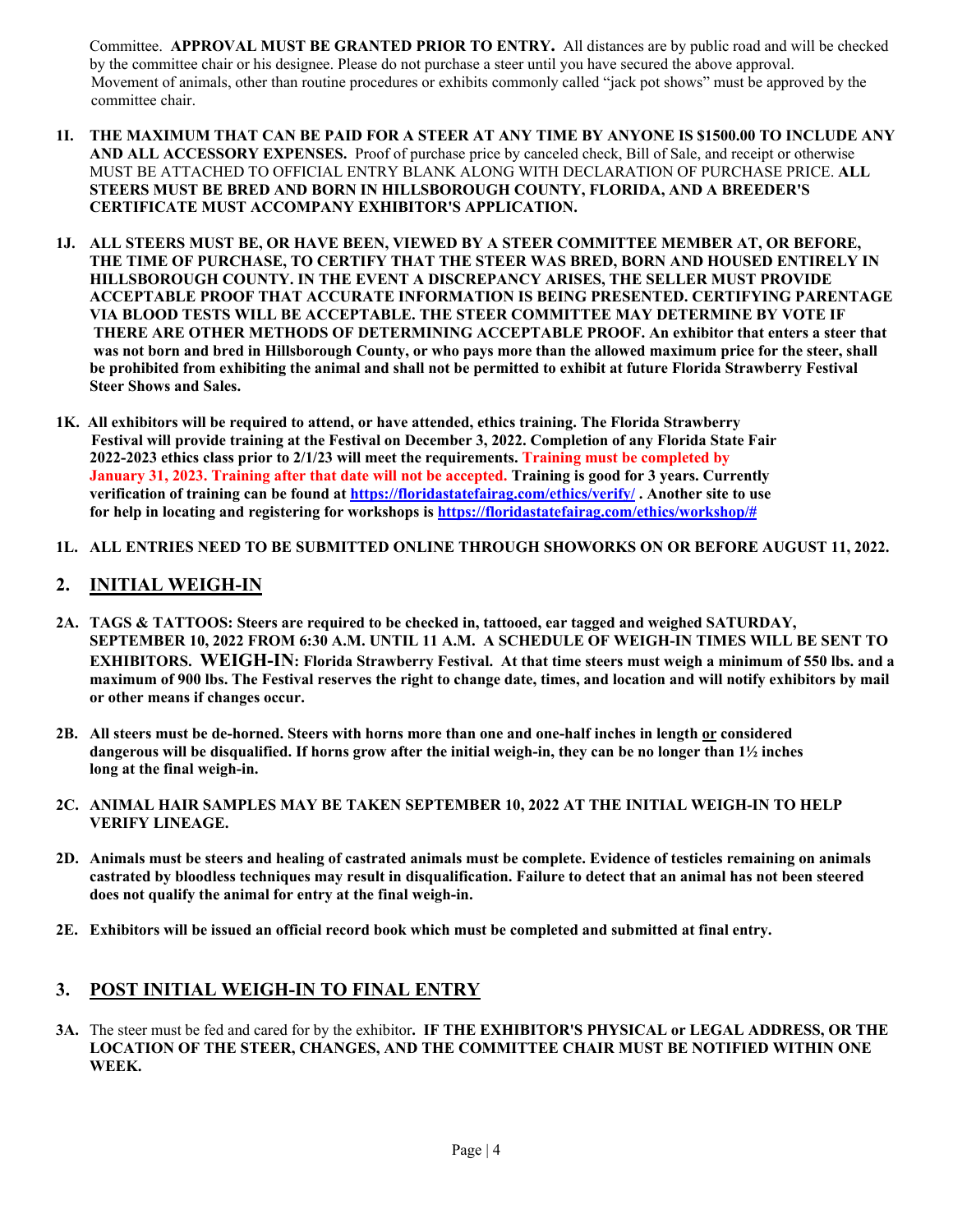**3B. In order to be accepted for Show and Sale, steers must have a 1.75 LB MINIMUM DAILY GAIN from initial weigh-in held in September to check-in. All steer must weigh 900 lb. at the March weigh-in, regardless of the 1.75 lb., daily gain requirement.** 

# **4. FINAL WEIGH-IN (March 7, 2023) Students will be notified of entry time by U.S Mail**

**4A.** Entrant shall conform to the following standards in academics (cumulative grades are NOT considered): **PLEASE REFER TO THE FIRST PAGE OF THIS APPLICATION FOR REPORT CARD REQUIREMENTS.** Exhibitors who do not have the necessary GPA will not be permitted to transport the animal to the festival on the day of the weigh-in. GRADE POINT AVERAGE FOR THE PRECEDING SEMESTER. FAIL URE OF TWO (2) OR MORE SUBJECTS DURING THE PRECEDING SEMESTER WILL DISQUALIFY THE Exhibitor SEMESTER EXAMS ARE CONSIDERED IN CALCULATING SEMESTER GRADES. The preceding semester includes both 1st & 2nd nine weeks' grades and semester exam if required, for the school year 2022-2023. A computer-generated report card that exhibits grade for the preceding semester is acceptable evidence. If a change is made after the computer-generated report card is issued, a transcript signed by a school administrator denoting that such change has been officially recorded must be presented on the day of final entry. Enrollment in a "make-up" or "forgiveness" class that has not been completed PRIOR to the final entry does not constitute an official grade change. Only Virtual School courses concluded, and final grades recorded, during the first semester of the 2022-2023 Hillsborough County School Year will be included in the calculation of grades.

**\*\*\*NOTE\*\*\*STUDENTS MUST TAKE A COMBINATION OF 5 COURSES TO INCLUDE: VIRTUAL OR HOME-SCHOOL AND TRADITIONAL CLASSES DURING THE QUALIFYING SEMESTER.** The virtual school transcript must reflect a 2.5 or greater for all credit awarded during the first semester of the school year. The Virtual School Transcript must be provided at the same time as all other report cards. Students taking both virtual and traditional school, and are less than full-time in traditional, MUST include both official documents. The Virtual School Transcript must be obtained from the Data Processing Clerk from your assigned high school, signed and documented. Note: Rules concerning homeschooled students (as set by the State) will be considered (must present most recent report card and evidence that the student has undergone evaluation as required by the Hillsborough County School District for the preceding year). All students must maintain the 2.5 GPA. We have provided for accommodations through school district approved IEP' s and 504 plans.

 **Note: Rules concerning homeschooled students (as set by the State) will be considered (must present most recent report card and evidence that the student has undergone evaluation as required by the Hillsborough County School District for the preceding year).** 

- **4B. RECORD BOOKS: Each e**xhibitor must complete a record book on his/her steer. The record book must be submitted at final entry on March 7, 2023. All exhibitors must use the official Strawberry Festival Livestock Record Book. Failure to comply with this rule may result in disqualification. **ALL SIGNATURES MUST BE COMPLETED. Record books on steers entered, brought to the Festival, and rejected because of daily weight requirement, are eligible for awards.**
- **4C.** Steers must conform to established show standards in the sense that extremes in conformation, staginess, and other visible **undesirable characteristics will be unacceptable. Animals must be steers.**
- **4D.** No steer may be exhibited in competition that cannot be properly managed and led by the exhibitor from the scale to the tie area. Consideration will be given for exhibitors involved in state sponsored testing. A reasonable length of time (approx. 1 hr.) will be given to exhibitor of an unruly animal to demonstrate that the animal can be calmed and safely exhibited. If at any time the animal is disqualified as unmanageable, it may not be sold in the Steer Sale. No nose tag, nose rings, other mechanical devices or drugs are allowed.

#### **4E**. **HEALTH REGULATIONS: NO** HEALTH CERTIFICATES WILL BE REQUIRED IN 2023.

- **4F.** Tie spaces will be assigned by the Steer Committee**.**
- **4G. REJECTED STEERS:** Exhibitors whose steers are rejected will be advised by Show Management at the time of rejection that the steer did not meet Show standards in. At that time, the steer should be removed immediately or upon completion of check-in. **Buyer solicitation for rejected steers is not permitted at the Festival. An exhibitor whose steer is rejected shall not be entitled to receive entry tickets normally distributed to exhibitors.**
- **4H.** Exhibitors, nor anyone associated with an exhibitor, shall make abusive comments in any manner to the committee, weigh officials, or judges. To do so may jeopardize exhibitor's future eligibility to show. Questions may be directed to the Committee Chairman or designee.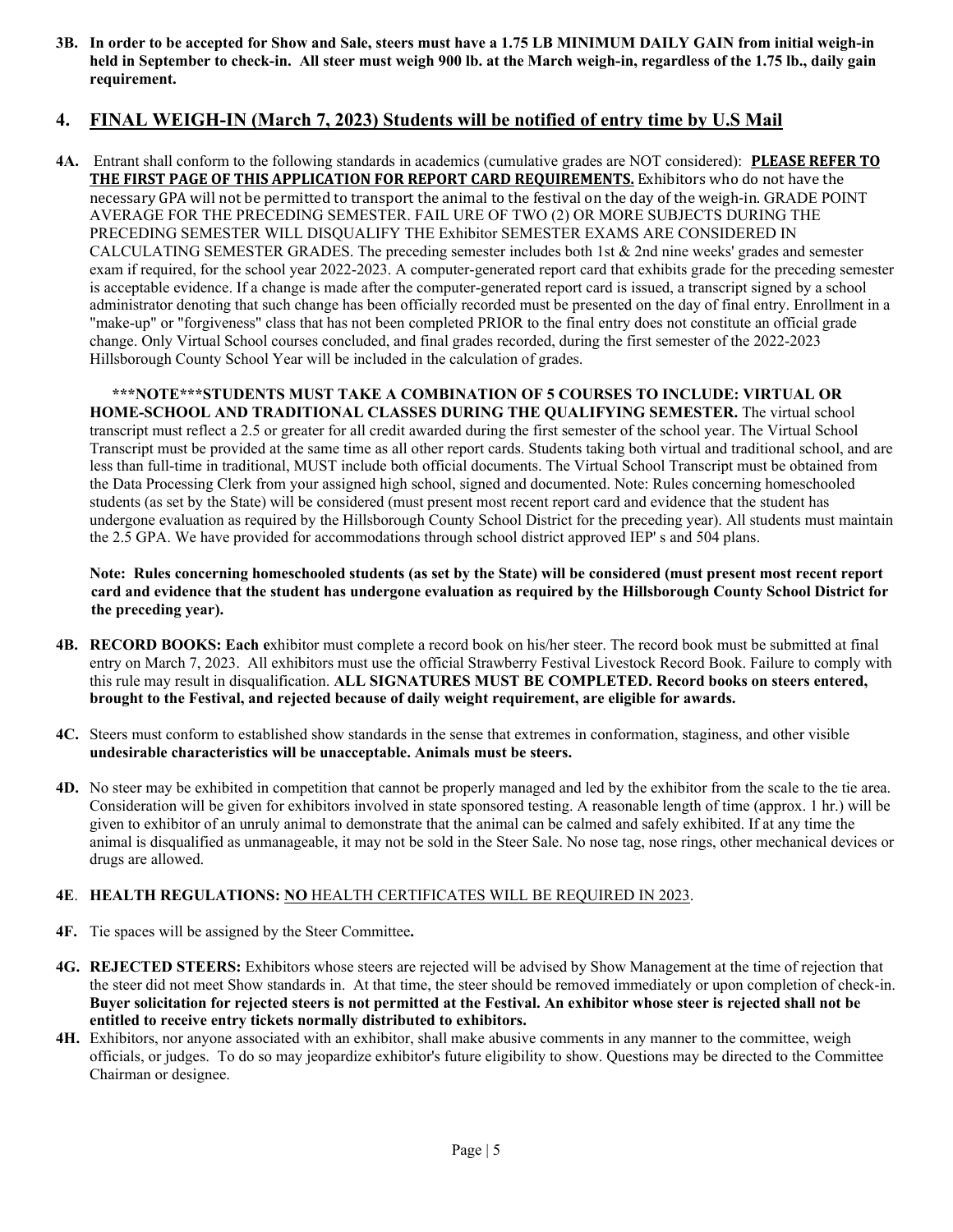**4I**. A sonogram will be conducted on all steers to determine quality and yield grade. This will take place during the weigh-in or as quickly afterwards as possible. All steers must participate and use the same kind of oil supplied by the technician. The Festival reserves the right to cancel the Carcass Contest if a sonogram cannot be conducted.

# **5. EXHIBIT PERIOD**

- **5A.** Steers must be cared for from the time of arrival until steers are removed. The red tag system will be used. Upon checking stalls, if the Barn Supervisor determines housekeeping is below standards a red tag will be issued. Upon receipt of the third red tag, a \$25 deduction from the sale price will be made. Exhibitors, or those caring for the steer, MUST sign in each morning signifying the animal has been cared for BY 9:00 A.M. daily.
- **5B. FEED AND BEDDING:** Bedding will be provided by Management. Feed and water pails must be provided by the exhibitor. MANAGEMENT RESERVES THE RIGHT TO STIPULATE THE PAIL TYPE. Materials that may be dangerous, such as fences, METAL PITCHFORKS, METAL RAKES, will not be allowed in the Show area. No flowers or plants will be allowed in the exhibit area, EXCEPT THOSE PROVIDED BY MANAGEMENT. **WHEELBARROWS WILL BE PROVIDED BY THE FESTIVAL**. **EXHIBITORS ARE LIMITED TO ONE SHOW BOX PER FAMILY. THE SHOW BOX will not exceed 62" long, 30" high, and 26" wide. Show boxes will be measured upon arrival.** SHARING OF SHOW BOXES IS STRONGLY ENCOURAGED. **SHOWBOXES, OR OTHER TACK, MAY NOT BE PLACED IN THE ANIMAL TIE AREA AISLES UNTIL ALL STEERS ARE ENTERED. PLACEMENT OF SHOWBOXES WILL BE DETERMINED BY THE STEER COMMITTEE. Bring only a one-day supply of feed and hay each day. SHOWBOX SIZES WILL BE STRICTLY ENFORCED. The number of chairs brought by exhibitors may be limited if cluttering occurs.**
- **5C**. Servicing of animals in the livestock area must be done between the hours of 6 a.m. and 9:30 a.m. **NO VEHICLES WILL BE ALLOWED ON THE GROUNDS WITHOUT THE APPROVAL OF THE COMMITTEE CHAIRMAN.**
- **5D.** Each steer must be secured with a neck rope not more than three feet (3') from the tie area to the head stall during A \$25 deduction may be made from the sale price of any steer found loose or red tagged for not being tied correctly.
- **5E.** Unbecoming conduct on the part of an exhibitor, or anyone associated with the exhibitor, will, at the discretion of the Management, result in disqualification of the exhibitor and require immediate removal of the steer and the exhibitor from the Fairgrounds - with the loss of awards, premiums, show and/or sale privilege. **Presence of an exhibitor in the steer exhibit area during hours when the steer exhibit is closed will be considered unbecoming conduct (except for animal medical emergency). Exhibitors will not be allowed to stay overnight on the Fairgrounds. Profanity in the show ring by the exhibitor will result in a \$250 fine or disqualification. Profanity at any event associated with the Steer Show could result in disqualification.**

#### **5F:**

**In the event of an Emergency (defined below) that results in the Florida Strawberry Festival Board of Directors necessarily cancelling any show or sale considered a part of the "Livestock Area Events" (defined below), the Exhibitor agrees to hold the Festival harmless for any financial or other loss by the exhibitor that occurs as a result of the inability to exhibit and/or market the animal(s) or plant(s) at the Florida Strawberry Festival. The preceding statement pertains to the entire time period (prior to, during, or after the exhibit days) of the show and/or sale. Financial, or other loss, refers to financial loss due to the inability to market the animal at the Florida Strawberry Festival and to loss of premiums and awards due to the inability to exhibit the animal.** 

**"Livestock Area Events" currently includes the Swine Show and Sale, the Steer Show and Sale, the Plant Show and Sale, the Dairy Cattle Show, the Sheep Show, the Poultry Show, the Rabbit Show, the Beef Breeds Show, and events associated with the aforementioned shows and/or sales.** 

**"Emergency" refers to any National, State, Local occurrence or occurrences that results in the cancellation of Livestock Area Events normally taking place during the Florida Strawberry Festival. The cancellation may be dictated by National, State, or Local government agencies that have the authority to decree such cancellations to protect the safety of patrons and/or participants or quarantines necessary to protect animal and human health. The Board of Directors of the Florida Strawberry Festival also reserves to right to cancel any and all Livestock Area Events that, in the Board's sole discretion, threatens the health and/or safety of the patrons or participant of the event.**

**5G**. **TAMPERING:** Tampering with any animal entered, such as filling with water and/or a foreign substance etc. is prohibited. The use of tranquilizers on Show animals, or possession of the tranquilizers at the Fair, will be construed as a form of tampering. RULE 5G ALSO REFERS TO ACTIVITIES PRIOR TO THE FESTIVAL THAT MAY EFFECT THE ANIMALS DURING THE FESTIVAL SHOW PERIOD. Tampering will result in disqualification and immediate removal of the steer from the Festival grounds.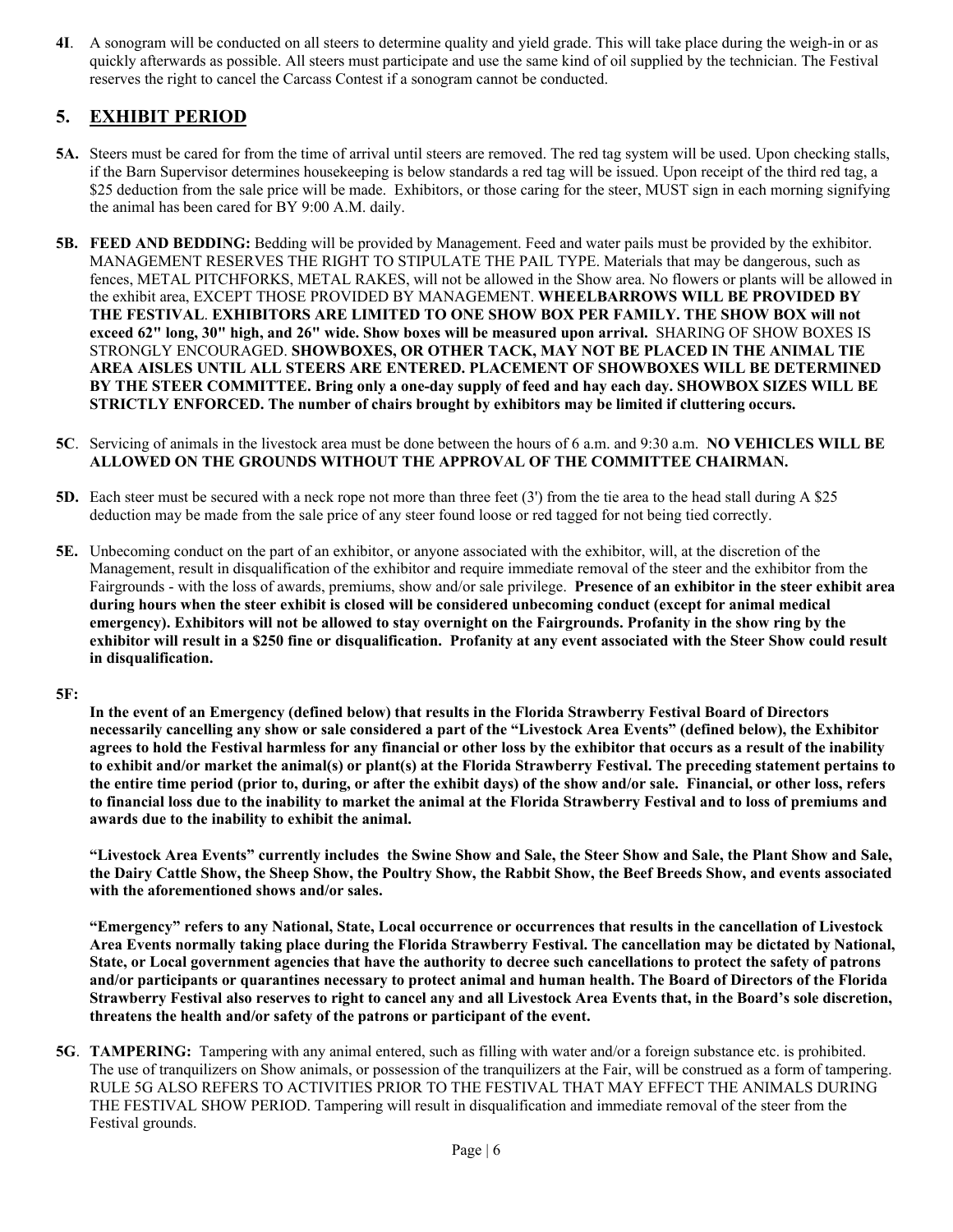**5H. MEDICATIONS:** The administration of medication for bloat, scours, or other conditions shall be done under the direct supervision of a veterinarian or steer committee member. The steer committee chairman must be notified that such medication is being administered. Unauthorized dispensing of medications is considered tampering.

# **6. SHOW & SALE**

- **6A.** Judging will take place at 6 p.m. on Wednesday, March 8, 2023. The sale of steers will take place at 7 p.m. on Saturday, March 11, 2023. **No tack may be removed from the tent on sale day until directed to do so by the Steer Committee Chairman.**
- **6B.** Final classes will be determined by weight as necessary to assure manageable numbers in Show Classes. Premiums will be paid in all weight classes. All class winners will compete for Division or Grand Champion. The steer standing second in the Grand Champion's class, or other Division winner, will be eligible to compete for Reserve Grand Champion.
- **6C**. THE FESTIVAL WILL PROVIDE GROOMING CHUTES. THOUGH UNLIKELY, IF CONDITIONS WARRANT, THE FESTIVAL MAY PROHIBI**T THE USE OF CHUTES.**
- **6D.** Grooming and Grooming Products will be allowed on a limited basis. Clipping with not be allowed.
- **6E. On the nights of the Show and Sale, each exhibitor will be issued 2 arm band passes one for the exhibitor and one for a parent or guardian. Prior to initial entry, the exhibitor must provide the name of the parent, guardian, or approved sibling, selected to help. No one, other than those approved and issued an arm band, uniformed law enforcement officers, or Florida Strawberry Festival Officials, will be allowed in the barn immediately prior to and during the Show and Sale.**  IT IS THE INTENT OF THE SHOW THAT NO ONE OTHER THAN PARENTS, APPROVED SIBLINGS, OR THOSE APPOINTED BY THE FESTIVAL, HELP EXHIBITORS RESTRAIN AND MANAGE ANIMALS. **THE USE OF BLOWER, COMBS, OR BRUSHES MUST BE BY THE EXHBITITORS OR HELPER (PARENT OR DESIGNATED BY THE CHAIRMAN).** The steer committee will provide help for exhibitors whose parents, or approved sibling, are unable to assist physically.
- **6F.** OFFICIAL DRESS DURING THE SHOW AND THE SALE IS REQUIRED. OFFICIAL DRESS FOR FFA IS AS DEFINED IN THE OFFICIAL MANUAL (Note comments below regarding shoes & pants). OTHER AGRICULTURAL YOUTH ORGANIZATION MEMBERS MUST WEAR EITHER BLACK, WHITE, OR GREEN PANTS (NO JEANS); A WHITE SHIRT WHICH MUST HAVE LONG SLEEVES- UNLESS A GREEN SWEATER OR JACKET OF 4-H COLORS IS WORN; AND A BLACK OR GREEN TIE OR SCARF. SKIRTS FOR LADIES ARE NOT RECOMMENDED. ATHLETIC SHOES ARE NOT ACCEPTABLE. BOOTS ARE ACCEPTABLE, THOUGH NOT REQUIRED. A 4-H GREEN JACKET, SWEATER, OR VEST IS PREFERRED FOR 4-H MEMBERS.
- **6G.** NO CAPS, HATS, GLITTER, OR OTHER PARAPHERNALIA (OTHER THAN OFFICIAL PLACING RIBBONS) WILL BE ALLOWED TO DECORATE STEERS OR BE WORN BY EXHIBITORS IN THE SHOW RING DURING THE SHOW OR SALE**.**
- **6H.** EXHIBITORS MUST EXHIBIT AND SELL HIS/HER ANIMAL. IT IS THE MANAGEMENT'S INTENT TO CONSIDER WAIVING THIS REQUIREMENT ONLY IN THE EVENT A MEDICAL EMERGENCY ARISES**.**
- **6I.** The Grand Champion holds the esteem of the Show. Therefore, bids on other steers in the Show (Sale) must be at least 10 cents a pound less than the price bid for the Grand Champion Steer.

#### **6J. ALL WHO BID AND PURCHASE MUST BE PRE-REGISTERED AND MUST HAVE A BUYER NUMBER.**

**6K.** THE FLORIDA STRAWBERRY FESTIVAL STEER COMMITTEE RESERVES THE RIGHT TO REQUIRE HAIR SAMPLES BE TAKEN, IMMEDIATELY AFTER THE STEER SHOW, FROM THE GRAND CHAMPION, RESERVE GRAND CHAMPION, AND RANDOMLY SELECTED CLASS WINNERS, AND THE DAMS OF SUCH ANIMALS TO SUBMIT FOR VERIFICATION OF LINEAGE - NEGATIVE TESTS MAY RESULT IN WITHHOLDING PREMIUMS AND THE RETURN OF THE DIFFERENCE IN MARKET PRICE AND THE SALE PRICE TO THE BUYER BLOOD SAMPLES ALSO MAY BE TAKEN AT RANDOM OR OF THE CHAMPIONS AND RESERVE CHAMPIONS TO ASSURE THAT NO UNAPPROVED CHEMICALS HAVE BEEN ADMINISTERED TO THE ANIMAL.

## **7. POST SALE**

**7A. Steers may be disposed of immediately after the Steer Sale using one of the following**: 1) Ship to local holding facilities and process by local meat markets, and market re-sales to a processor (packer or contract buyer). 2). Market to a central buyer to process animals and ship re-sales. The buyer will designate, on the Sale Buyer's Card, the disposal method preferred. Prior to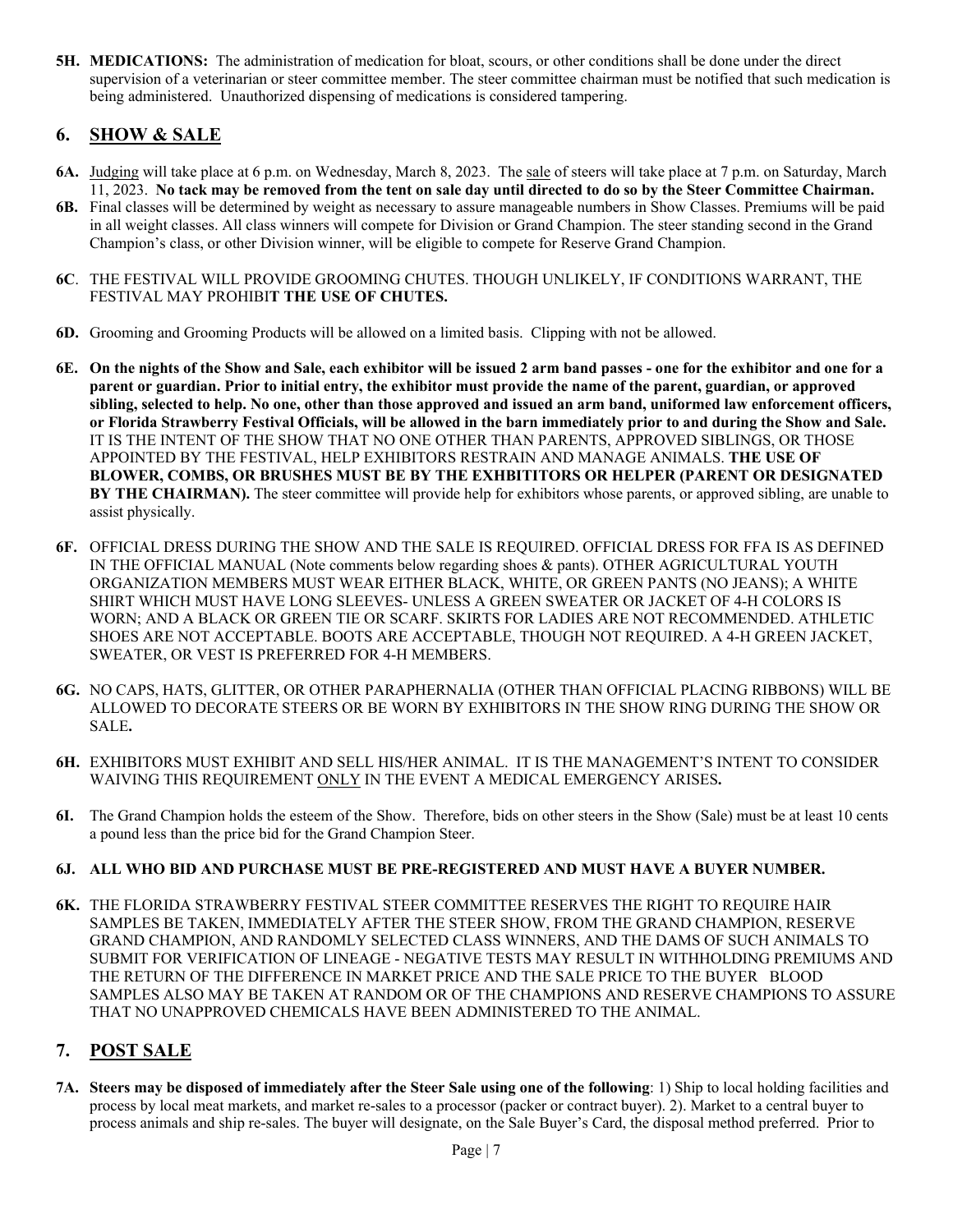final entry on March 7, 2023, the Steer Committee Chair will notify exhibitors, 2022 steer buyers, and potential 2023 buyers of the selected disposal procedure.

- **7B**. Loading of animals after the sale will be done by the Committee members and approved volunteers after show boxes, tack, etc. are removed**.** All trash must be removed from tack storage area.
- 7C. **The Florida Strawberry Festival is not responsible for, nor assures the buyers of carcass quality grade, meat color or palatability.** The Florida Strawberry Festival is not responsible for spoilage after slaughter. Any carcass that is condemned due to disease damage, drug residue, or injury incurred prior to the loading after the Sale is the responsibility of the exhibitor. Each exhibitor must assume liability for his/her steer in case of death, injury during the Festival or condemnation at slaughter.
- **7D.** Up to six percent (6%) of the actual price will be deducted by the Show to help defray expenses. An additional \$1.00 may  **be** deducted from the exhibitor for the Beef Check-Off as required by law. THE FESTIVAL RESERVES THE RIGHT TO REQUIRE BUYERS WHO DO NOT "RE-SALE" STEERS TO PAY UP TO \$50.00 DISPOSITION (SLAUGHTER) COSTS.
- 7E. Responsibility for loss of animal or carcass either prior to or after slaughter, in the event the Festival accepts responsibility for such loss shall be the wholesale value of the animal or carcass only. Such value is determined prior to the sale and is referred to as the resale value.
- 7F. **A LETTER OF THANKS** must be sent to the Buyer, and a copy should be delivered to Show Management prior to April 1st. **No payment** will be made to exhibitor until after receipt of a thank-you copy. Mail or deliver a copy of the letter to Steer Show Management at:

#### **STRAWBERRY FESTIVAL STEER SHOW THANK YOU LETTER P. O. BOX 1869 PLANT CITY, FL 33564-1869**

**7G. CHECKS** will be sent to exhibitors **AFTER** payments for steers and add-ons have been made. **Dispersal of money to the exhibitor will be made no later than May 31<sup>st</sup> if possible**. Any add-ons not received by that date shall be deducted and the responsibility of collection shall be with the exhibitor. **Add-ons for rejected steers will not be collected by the Festival**.

#### **8. General Statements**

- **8A.** Final interpretation and administration of these rules will be vested in Show Management and their decision will be final. Any evidence of fraud coming to the attention of Show Management will be prosecuted to the limit of the law.
- **8B**. Any questions or protest concerning compliance with the rules and regulations or the eligibility of an exhibitor or his/her animal must be submitted in writing to the steer Show Chairman within 24 hours after the discovery of the infraction. The Florida Strawberry Festival Steer Committee and/or Management may investigate possible infractions of rules at any time.
- **8C.** Scholarship notices to steer exhibitors who are high school seniors: Senior exhibitors are eligible to apply for the 2023 Florida Strawberry Festival Livestock (Steer, Swine) Scholarship. Several are awarded each year. An attempt will be made to mail a copy to senior exhibitors. If a senior exhibitor inadvertently does not receive one, the scholarship applications will be available during the Festival. It is the applicant's responsibility to obtain the application, fully complete it, and return it to the Festival on or prior to the deadline**.**

#### **OFFICIAL PREMIUMS AND AWARDS**

#### **THE FESTIVAL RESERVES THE RIGHT TO ALTER PREMIUMS AND AWARDS, DELETE CATEGORIES, CHANGE SPONSORSHIPS, OR ADD ADDITIONAL AWARDS. THE EXHIBITOR OF THE CHAMPIONS WILL RECEIVE ONE PREMIUM CHECK ONLY AND THAT WILL BE FOR THE HIGHEST AWARD WON.**

#### **PREMIUMS AND AWARDS**

Grand Champion of Show \$300, trophy, rosette Reserve Grand Champion \$225, trophy, rosette Division Champion \$75, trophy Division Reserve Champion \$50, trophy Class Champion \$25, plaque Second in each class \$20, ribbon Third through remaining classes \$15, ribbon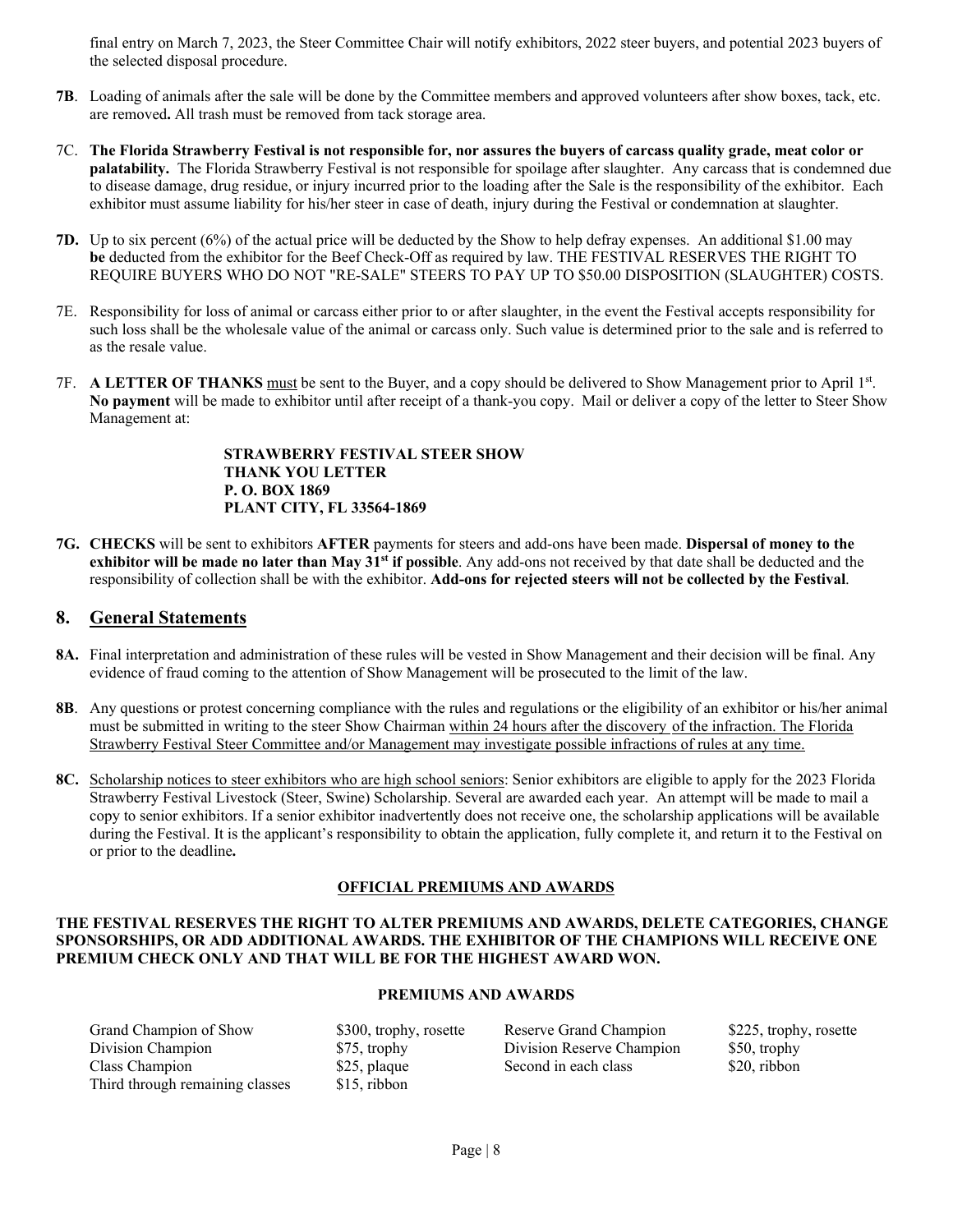**A belt buckle will be awarded to the Grand Champion Exhibitor by Westcoast Enterprises (Tim Lopez). The William R. McClelland family will present plaques to the buyers of the Grand and Reserve Champions**. **Westcoast Enterprises (Tim Lopez) will present a belt buckle to the buyer of the Grand Champion.** 

#### **BUYERS PLAQUE In Honor of Bill McClelland**  Sponsored by: CIF Distributing

Grand Champion Plaque Reserve Grande Champion Plaque

#### **RECORD BOOK AWARDS**

Sponsored by: Farm Credit of Central Florida, ACA

| <b>SENIOR DIVISION</b> |                 | INTERMEDIATE DIVISION |                 | JUNIOR DIVISION |
|------------------------|-----------------|-----------------------|-----------------|-----------------|
| $1st$ \$30, plaque     | 1st             | \$30, plaque          | 1 <sup>st</sup> | \$30, plaque    |
| $2nd$ \$20, plaque     | 2 <sup>nd</sup> | \$20, plaque          | 2 <sup>nd</sup> | \$20, plaque    |
| $3rd$ \$15, plaque     | 2rd             | \$15, plaque          | 2rd             | \$15, plaque    |

# **SHOWMANSHIP AWARDS**

Sponsored by: TBD

| <b>SENIOR DIVISION</b> |                 | INTERMEDIATE DIVISION |                 | JUNIOR DIVISION |
|------------------------|-----------------|-----------------------|-----------------|-----------------|
| $1st$ \$30, plaque     | 1 <sup>st</sup> | \$30, plaque          | 1 <sup>st</sup> | \$30, plaque    |
| $2nd$ \$20, plaque     | 2 <sup>nd</sup> | \$20, plane           | 2 <sup>nd</sup> | \$20, plaque    |
| $3rd$ \$15, plaque     | 2rd             | \$15, plaque          | 2rd             | \$15, plaque    |

#### **GAIN-IN-WEIGHT AWARDS**

Sponsored by. CIF Distributing

|  | 1st Place: \$50, Plaque 2 <sup>nd</sup> Place: \$40, Plaque 3 <sup>rd</sup> Place: \$30, Plaque 4 <sup>th</sup> Place: \$25, Plaque 5 <sup>th</sup> Place: \$20, Plaque |  |  |  |
|--|-------------------------------------------------------------------------------------------------------------------------------------------------------------------------|--|--|--|
|--|-------------------------------------------------------------------------------------------------------------------------------------------------------------------------|--|--|--|

#### **HERDSMAN AWARDS**

Sponsored by: Suncoast Credit Union

Show management reserves the right to withhold any or all of the Herdsman Awards if they are not merited by virtue of superior housekeeping. The exhibits and exhibitors will be judged daily by a committee selected by Show Management. Judging will be based on the following criteria: 1) Orderliness and cleanliness of service areas, stalls, pens, steers, and public walkways. 2) Personal appearance of exhibitors. 3) Cooperation with Show Officials in presenting attractive exhibits and show area.

|                                       | <b>SENIOR DIVISION</b>         |                 | <b>INTERMEDIATE DIVISION</b> |                 | <b>JUNIOR DIVISION</b> |  |  |
|---------------------------------------|--------------------------------|-----------------|------------------------------|-----------------|------------------------|--|--|
| $1^{\rm st}$                          | \$30, plaque                   | 1 st            | \$30, plaque                 | 1 st            | \$30, plaque           |  |  |
|                                       | $2nd$ \$20, plaque             | 2 <sup>nd</sup> | \$20, plaque                 | 2 <sup>nd</sup> | \$20, plaque           |  |  |
|                                       | $3rd$ \$15, plaque             | 2rd             | \$15, plaque                 | 3 <sup>rd</sup> | \$15, plaque           |  |  |
|                                       | <b>PREMIER EXHIBITOR AWARD</b> |                 |                              |                 |                        |  |  |
| Sponsored by: Poppell Insurance, Inc. |                                |                 |                              |                 |                        |  |  |

Senior Division: \$100, trophy Intermediate Division: \$100, trophy Junior Division: \$100, trophy

The recipient of this award is to be selected on the basis of cumulative scores from the Record Book, Herdsman and Showmanship. This award will be an over-all exhibitor's award. Ties will be determined by Placings, points in Record Book then Showmanship then Herdsman. The Premier Exhibitor will be calculated on the following basis:

| Record Book: $1st = 3$ points | $2nd = 2$ points | $3rd = 1$ point |
|-------------------------------|------------------|-----------------|
|                               |                  |                 |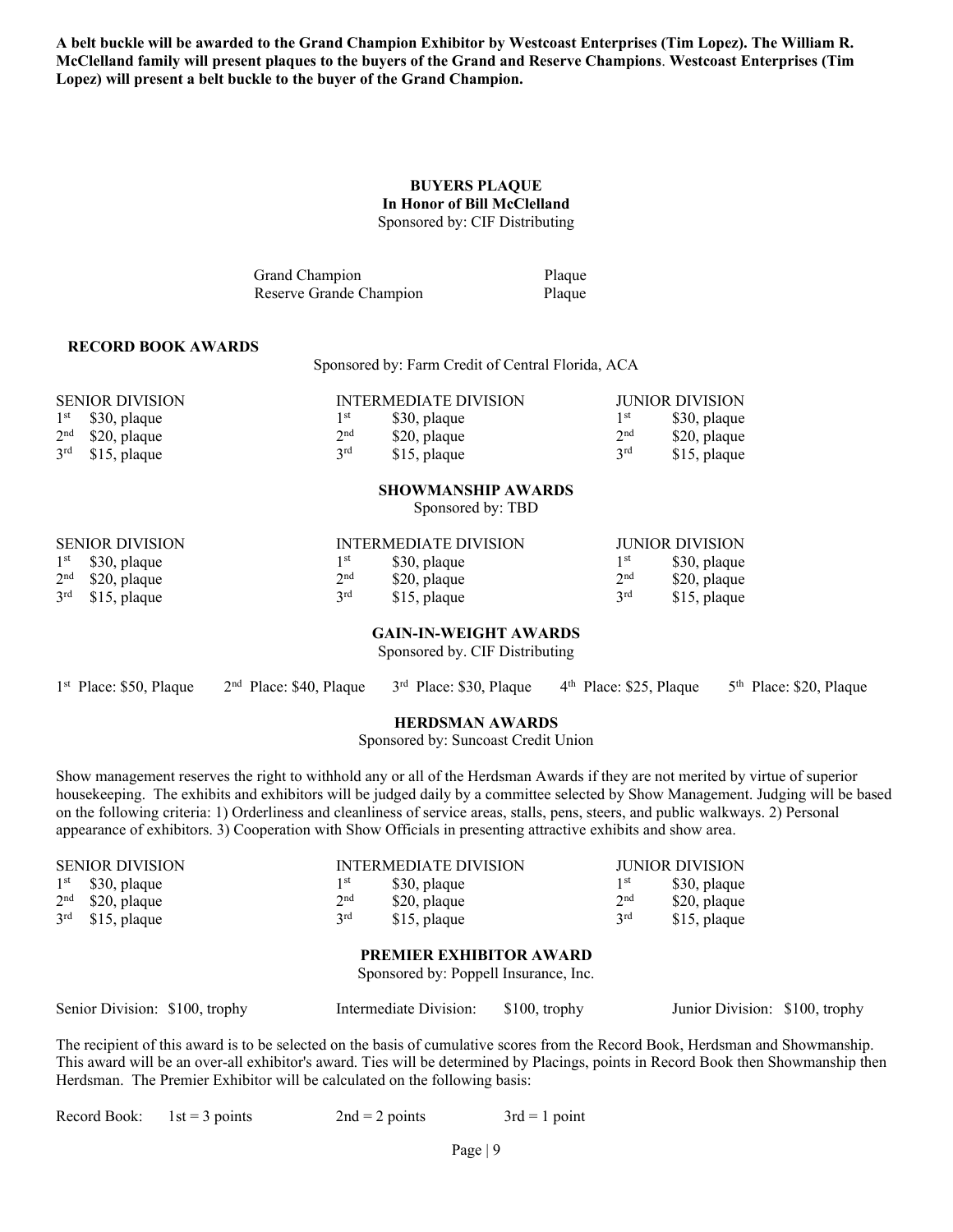| Showmanship: $1st = 3$ points |                  | $2nd = 2 points$ | $3rd = 1$ point |
|-------------------------------|------------------|------------------|-----------------|
| Herdsman:                     | $1st = 3$ points | $2nd = 2 points$ | $3rd = 1$ point |

#### **PRODUCER AWARDS**

Sponsored by: Antioch Feed

| Producer of Grand Champion of Show                 | Plaque |
|----------------------------------------------------|--------|
| Producer of Reserve Grand Champion of Show         | Plaque |
| Producer of Grand Champion Carcass of Show         | Plaque |
| Producer of Reserve Grand Champion Carcass of Show | Plaque |

### **2023 CARCASS CONTEST AWARDS**

Sponsored by: TBD

| <b>Grand Champion Carcass</b>      | \$100      | rosette trophy |  |
|------------------------------------|------------|----------------|--|
| Reserve Champion Carcass           | <b>S50</b> | rosette trophy |  |
| Third through Twelfth Best Carcass | \$15       |                |  |

#### **2023 CARCASS CONTEST RULES**

Judging will be by officials from the University of Florida Animal Science Department, the operator of the sonogram devices, or representatives of the Strawberry Festival Steer Committee. The contest emphasizes the end product of the beef industry and provides a valuable educational complement to the Steer Show and Sale. The Strawberry Festival reserves the right to evaluate carcass by sonogram if necessary and/or feasible.

1. **ELIGIBILITY:** CARCASS QUALITY WILL LIKELY BE DETERMINED BY SONOGRAM, ALL STEERS WILL BE ELIGIBLE. THE FESTIVAL WILL NOT BE RESPONSIBLE FOR ERRORS IN GATHERING DATA.

#### 2. **JUDGING: BY SONOGRAM (Some factors below may not be possible). Quality Factors:**

- a. Must grade USDA Choice (At least Choice-)
- b. Shaded and dark-cutter cattle are less acceptable.
- c. A fine, smooth textured lean; carcasses with excessive amounts of connective tissue in the rib eye are less acceptable.
- d. A rib eye less than 11 sq. in, or unmarketable size, is not desirable
- e. Bullock carcasses are not eligible.

#### **Yield Factors:**

- a. Adjusted external fat covering between .2 and .6 inches preferred.
- b. At least average muscling, i.e. a 600 pound carcass needs at least an 11.0 square inch rib eye to be average. A 700-pound carcass should have a 12.2 square inch rib eye.
- c. Yield grade less than 3.2 and greater than 2.0 is desirable.
- d. Estimated hot carcass weight between 600 and 800 pounds.
- 3. **EVALUATION DATA:** All carcass data compiled will be organized into a comprehensive report that will be available to all exhibitors. Among the major topic heading are: Degree of Marbling, USDA Quality Grade, Estimated Carcass Weight, Rib Eye Area, Fat over Rib Eye, Percentage of Kidney Fat. SONOGRAM DATA, IF USED, WILL PRIMARILY BE RIB EYE AREA, FAT OVER THE EYE, MARBLING AND QUALITY GRADE, AND YIELD GRADE ESTIMATION.
- 4. **DECISION OF JUDGES SHALL BE FINAL.**
- 5. **ANNOUNCEMENT OF WINNERS WILL BE AT THE LIVESTOCK BANQUET.**

#### **2023 LIVESTOCK (SWINE & STEER SHOWS) BANQUET**

Steer and Swine Show premiums and awards will be given at the Livestock Banquet (Thurs., May 04, 2023 at 6:00PM) in the Patterson Companies Livestock Arena. The Festival reserves the right to change the date and/or location. Tickets are provided for exhibitors and exhibitors' parents. Committee, sponsors, and buyers are invited and will not need tickets to enter. Additional tickets will be \$10.00 each. **No awards will be given other than those listed in the official rules or deemed appropriate by the Steer & Swine Committee Chairmen. No flyers advertising awards (other than the official banquet program or official banquet sponsors), events, or any business will be allowed on tables. Official Club Dress will be required. No hats will be worn during the Banquet. Parents and guests should dress appropriately.**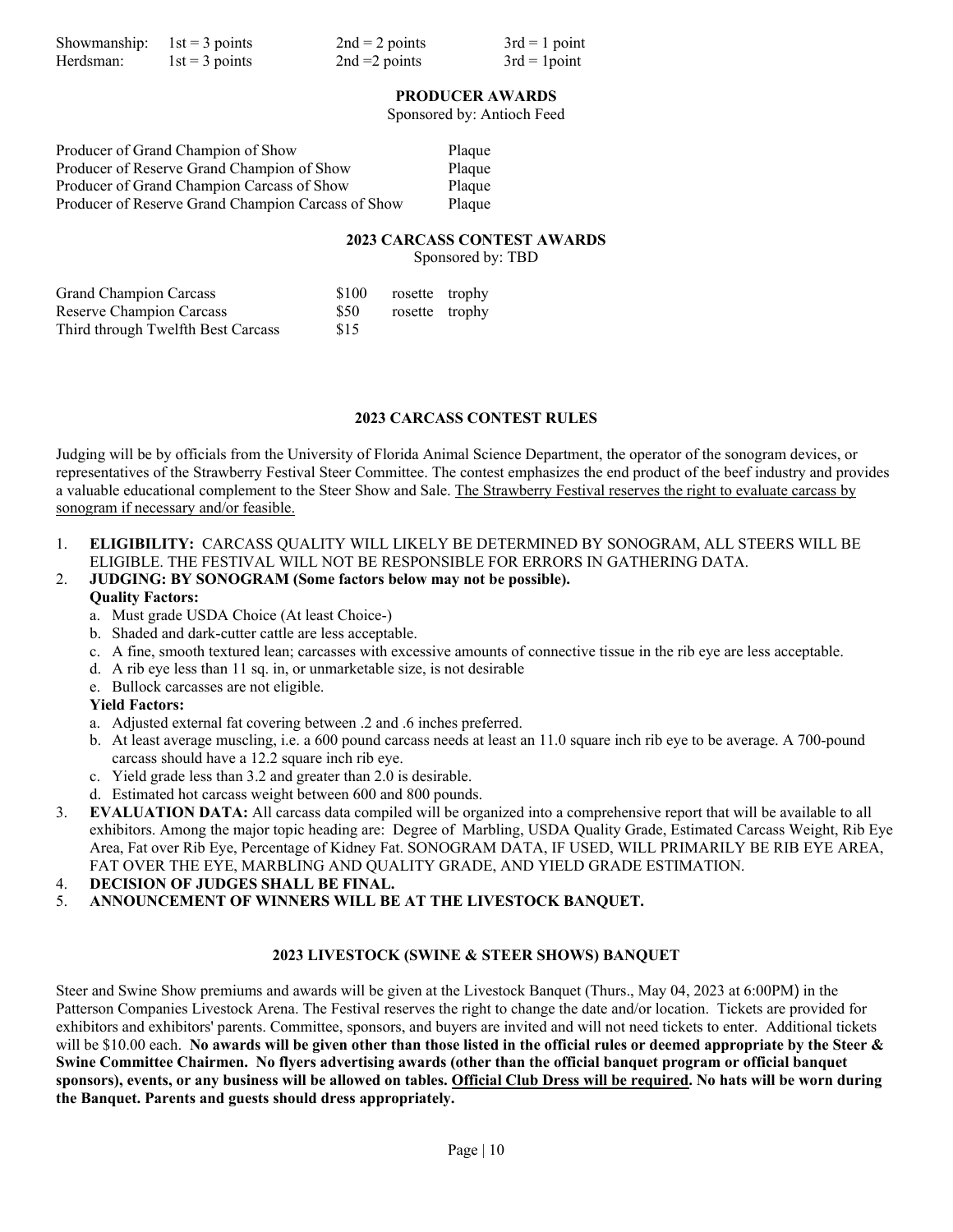#### **2022-2023 FLORIDA STRAWBERRY FESTIVAL STEER COMMITTEE:**

#### JON POPPELL (STEER COMMITTEE CHAIR) KENNETH PARKER (STEER SHOW SUPERINTENDENT)

**JOHN DAVIDSON DANE HAMILTON JIM JEFFRIES TIM LOPEZ TERESA LOTT REESE MCCLELLAND MICHAEL PAUL BRIAN SHEPHERD LARRY SWINDLE PAM WALDEN KELLEY LONGANECKER GREG WOODARD** 

# **JEREMY BURRIS J. D. CAULEY RAY CLARK JOHN DICKINS**

#### **\*\*\*NOTE THAT IN THE EVENT THIS LIST CHANGES, THE CHANGES WILL BE MADE ON THE OFFICIAL APPLICATION WHICH WILL BE POSTED ON THE WEBSITE OF THE FLORIDA STRAWBERRY FESTIVAL.**

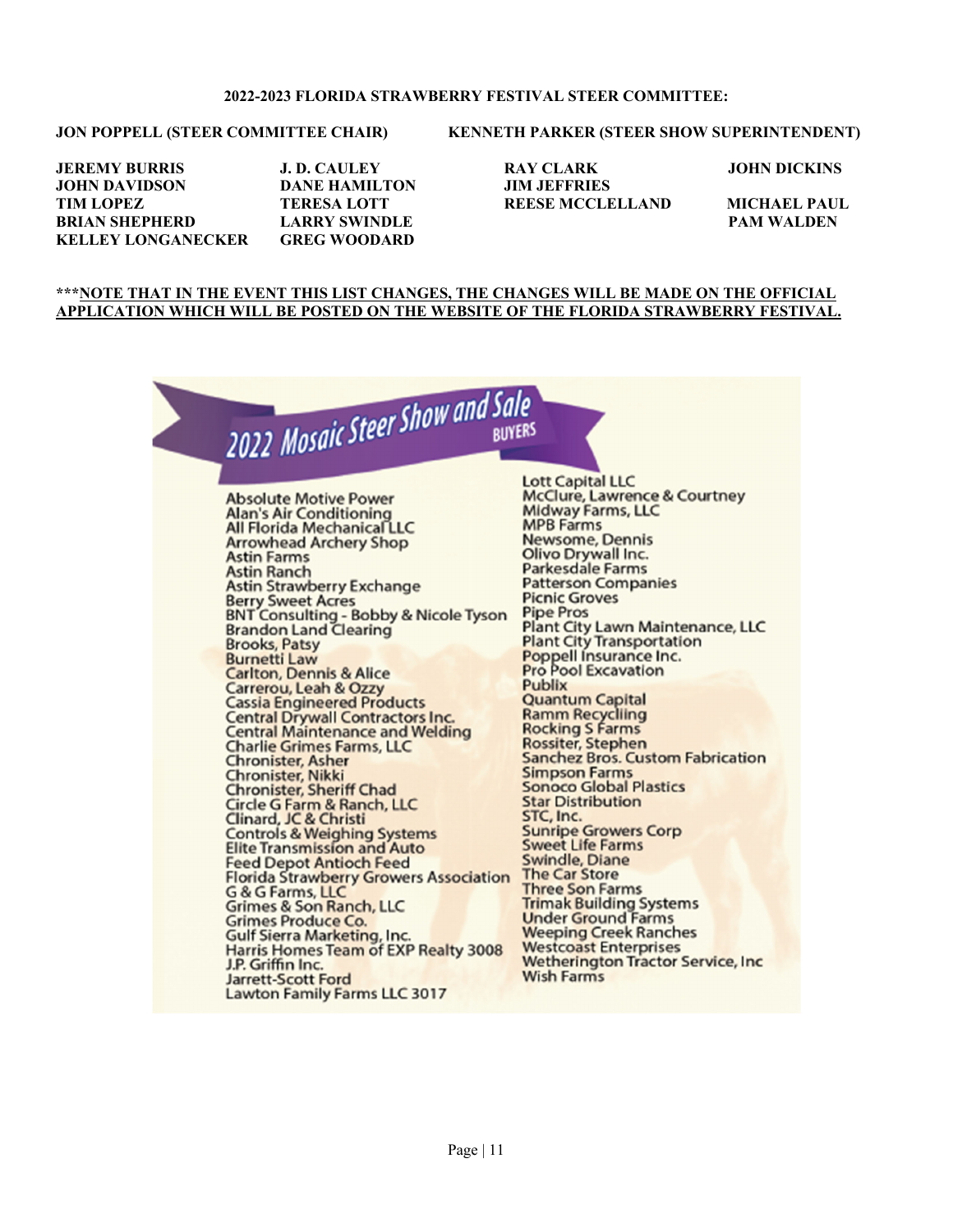#### **IAFE National Code of Show Ring Ethics**

1. All exhibitors must present, upon request of fair and livestock show officials, proof of ownership, length of ownership and age of all animals entered. Misrepresentation of ownership, age or any facts relating thereto is prohibited. 2. Owners, exhibitors, fitters, trainers, or responsible persons shall provide animal health certificates from licensed veterinarians upon request by fair or livestock show officials.

3. Junior exhibitors are expected to care for and groom their animals while at fairs or livestock shows.

4. Animals shall be presented to show events where they will enter the food chain free of viola-tile drug residues. The act of entering an animal in a livestock show is the giving of consent by the owner, exhibitor, fitter, trainer and/or absolutely responsible person for show management to obtain any specimens of urine, saliva, blood, or other substances from the animal to be used in testing. Animals not entered in an event, which culminates with the animal entering the food chain, shall not be administered drugs other than in accordance with applicable federal, state and provincial statutes, regulations and rules. Livestock shall not be exhibited if the drugs administered in accordance with federal, state and provincial statutes, regulations and rules affect the animal's performance or appearance at the event. If the laboratory report on the analysis of saliva, urine, blood or other sample taken from livestock indicates the presence of forbidden drugs or medication, this shall be prima facie evidence such substance has been administered to the animal either internally or externally. It is presumed that the sample of urine, saliva, blood, or other substance tested by the laboratory to which it is sent is the one taken from the animal in question, its integrity is preserved and all procedures of said collection and preservation, transfer to the laboratory and analysis of the sample are correct and accurate and the report received from the laboratory pertains to the sample taken from the animal in question and correctly reflects the condition of the animal at the time the sample was taken, with the burden on the owner, exhibitor, fitter, trainer, or absolutely responsible person to prove otherwise. At any time after an animal arrives on the fair or livestock show premises, all treatments involving the use of drugs and/or medications for the sole purpose of protecting the health of the animal shall be administered by a licensed veterinarian.

5. Any surgical procedure or injection of any foreign substance or drug or the external application of any substance (irritant, counterirritant or similar substance) which could affect the animal's performance or alter its natural contour, confirmation, or appearance, except external application of substances to the hoofs or horns of animals which affect appearance only and except for surgical procedures performed by a duly licensed veterinarian for the sole purpose of protecting the health of the animal, is prohibited.

6. The use of showing and/or handling practices or devices such as striking animals to cause swelling, using electrical contrivance, or other similar practices are not acceptable and are prohibited.

7. Direct criticism or interference with the judge, fair or livestock show management, other exhibitors, breed representatives, or show officials before, during, or after the competitive event is prohibited. In the furtherance of their official duty, all judges, fair and livestock show management, or other show officials shall be treated with courtesy, cooperation and respect and no person shall direct abusive or threatening conduct toward them.

8. No owner, exhibitor, fitter, trainer, or absolutely responsible person shall conspire with another person or persons to intentionally violate this code of ethics or knowingly contribute or cooperate with another person or persons either by affirmative action or inaction to violate this code of ethics. Violation of this rule shall subject such individual to disciplinary action.

9. The application of this code of ethics provides for absolute responsibility for an animal's condition by an owner, exhibitor, fitter, trainer, or participant whether or not he or she was actually instrumental in or had actual knowledge of the treatment of the animal in contravention of this code of ethics.

10. The act of entering an animal is the giving of consent by the owner, exhibitor, fitter, trainer, or absolutely responsible person to have disciplinary action taken by the fair or livestock show for violation of this Code of Show Ring Ethics and any other rules of competition of the fair or livestock show without recourse against the fair or livestock show. The act of entering an animal is the giving of consent that any proceedings or disciplinary action taken by the fair or livestock show may be published with the name of the violator or violators in any publication of the International Association of Fairs and Expositions, including Fairs and Expositions and any special notices to members.

11. The act of entering an animal in a fair or livestock show is the giving of verification by the owner, exhibitor, fitter, trainer, or absolutely responsible person that he or she has read the IAFE National Code of Show Ring Ethics and understands the consequences of and penalties provided for actions prohibited by the code. It is further a consent that any action which contravenes these rules and is also in violation of federal, state, or provincial statutes, regulations, or rules may be released to appropriate law enforcement authorities with jurisdiction over such infractions.